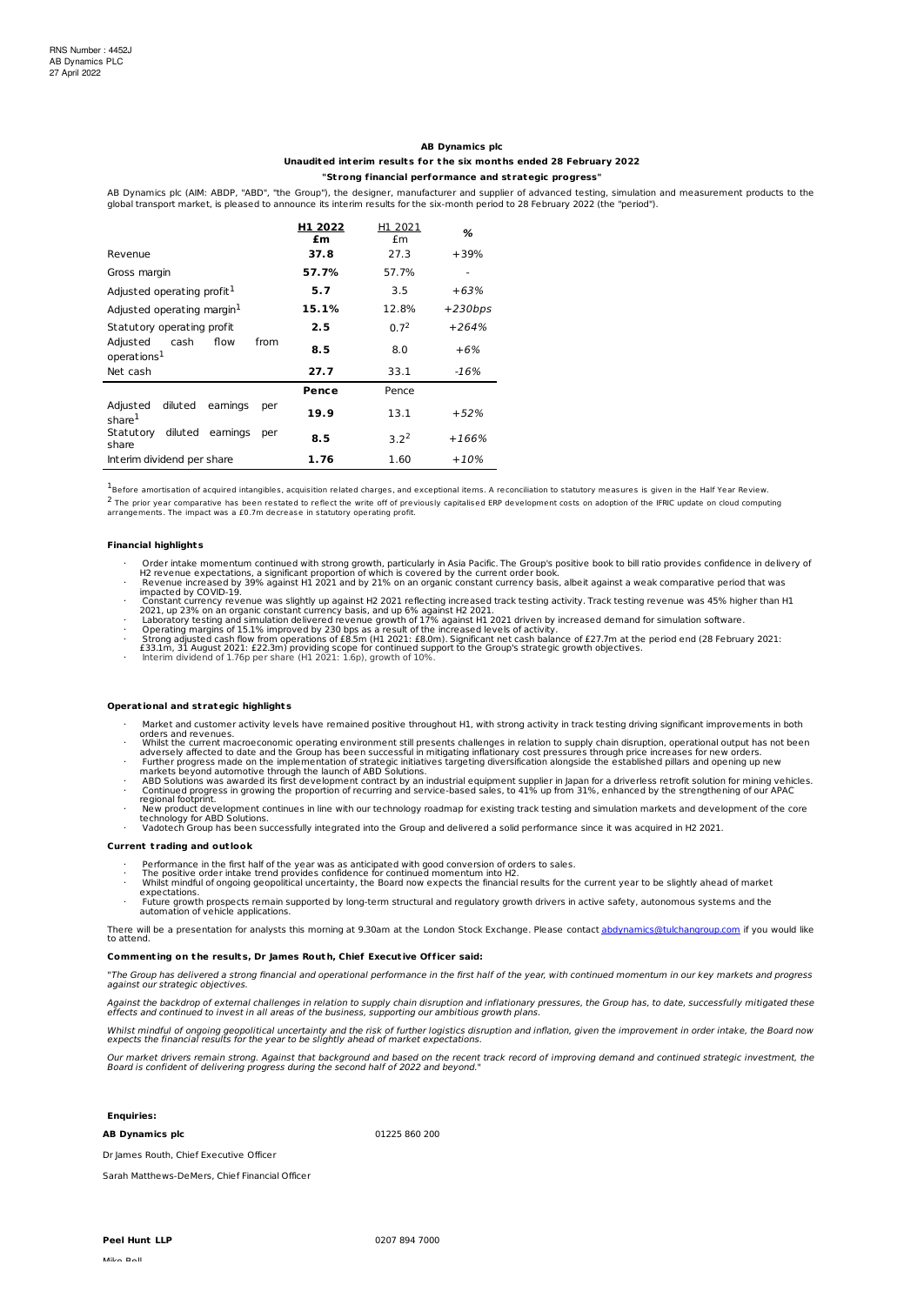#### **T ulchan Communicat ions**

## 0207 353 4200

James Macey White

Matt Low

Laura Marshall

Certain information contained in this announcement would have constituted inside information (as defined by Article 7 of Regulation (EU) No 596/2014) ("MAR")<br>prior to its release as part of this announcement and is disclos

The person responsible for arranging the release of this information is David Forbes, Company Secretary.

#### **Half Year Review**

#### **Group overview**

Against a backdrop of macroeconomic conditions that remain challenging, the Group has delivered a strong performance, whilst also continuing to invest to ensure AB Dynamics can capitalise on the significant long-term structural and regulatory growth drivers within its markets.

The Group has seen continued improvement in order intake through the first half of the year, including our first collaborative development contract for ABD<br>Solutions with an industrial equipment supplier in Japan. The Grou

### **Financial performance**

Revenue increased by 39% against H1 2021, or 21% on an organic constant currency basis, albeit against a weak prior period comparative that was impacted by<br>the COVID-19 pandemic. Constant currency revenue was slightly ahea

Gross margins remained comparable to H1 2021 and up 90 bps on the full year at 57.7% (H1 2021: 57.7%, FY 2021: 56.8%), supported by effective pricing management and increased recurring revenue.

Group adjusted operating profit of £5.7m increased 63% against H1 2021 or 68% on a constant currency basis. The adjusted operating margin increased against<br>H1 2021 to 15.1% (H1 2021: 12.8%), as a result of the increase in

Net finance costs were £0.2m (H1 2021: £nil, FY 2021: £0.4m).

Adjusted profit before tax was £5.5m (H1 2021: £3.5m). The Group adjusted tax charge totalled £1.0m (H1 2021: £0.5m), an adjusted effective tax rate of 18.0% (H1 2021: 14.7%).

Adjusted diluted earnings per share was 19.9p (H1 2021: 13.1p), an increase of 52%, reflecting the increase in operating profit.

Statutory operating profit increased by 264% to £2.5m and after net finance costs of £0.2m (H1 2021: £nil), statutory profit before tax was up 238% from £0.7m<br>to £2.3m, giving statutory basic earnings per share of 8.6p (H1

The Group delivered strong adjusted operating cash flow of £8.5m with the net cash position at the period end of £27.7m underpinning a robust balance sheet<br>and providing the resources to continue the Group's investment pro

## **Russia/Ukraine**

At this stage the consequences for the global economy of the tragic events in Ukraine are uncertain. Whilst the Group has no operations in this part of the world<br>and no direct exposure to customers and suppliers in the reg

#### **Sector review**

# **Track test ing**

Track testing revenue of £30.4m was up 45% against H1 2021 (£20.9m) and up 6% against H2 2021 (£28.7m). On an organic constant currency basis track testing revenue was up 23%.

Driving robot sales increased 7% against H1 2021 to £9.7m (H1 2021: £9.1m), following the recovery of order intake during H2 2021. The Group expects<br>continued moderate growth in driving robots once new regulatory requireme

ADAS platform sales increased 39% to £13.3m in H1 2021 (H1 2021: £9.6m). Demand for these products, particularly the LaunchPad continues to build. The new<br>higher speed versions of the GST and Launchpad, which can operate a

The acquisition of Vadotech in March 2021 saw revenue related to the provision of testing services increase to £7.4m (H1 2021: £2.2m).

Order intake for track testing products has continued to improve, providing confidence for the second half of the year.

ABD Solutions, the Group's new market-facing business unit that develops solutions to automate vehicle applications, was awarded its first collaborative<br>development contract with an industrial equipment supplier in Japan f

The Group continues to invest in new product development in this sector in order to meet forthcoming regulatory requirements and to ensure we retain our<br>market leadership in track testing products and technology.

# **Laboratory test ing and simulat ion**

The laboratory testing and simulation business delivered strong revenue growth to £7.4m, an increase of 17% on H1 2021 (£6.4m).

Simulation sales grew significantly reflecting high customer demand for our simulation software and aVDS simulators, with revenue of £5.4m, up 26% compared<br>with H1 2021 (£4.3m). During the first half of the year, developme

SPMM revenue of £2.0m was in line with H1 2021 (£2.1m) and the division carries forward a solid order book, which provides good coverage for the remainder of<br>the financial year alongside further opportunities in the pipeli

# **Progress on our st rategy**

The Group continues to make good progress against its core strategic priorities, as well as further integrating ESG as a core tenet of our strategy and operating model.

As part of the objective to diversify into adjacent markets, the newly established ABD Solutions aims to accelerate the automation of vehicle applications in four<br>new primary market sectors with an initial focus on mining

The recruitment and build out of the ABD Solutions team is on track, with good progress made against the technology development plan for object detection and<br>the technology stack. In addition to the development contract fo

New product development continues across our core business to enhance our offering in these attractive markets.

#### **Acquisit ions**

During the second half of 2021, the Group acquired Vadotech Group for a maximum consideration of up to €26m including two performance payments of €3m and<br>€6m. The first performance targets were met and €3m was paid in H2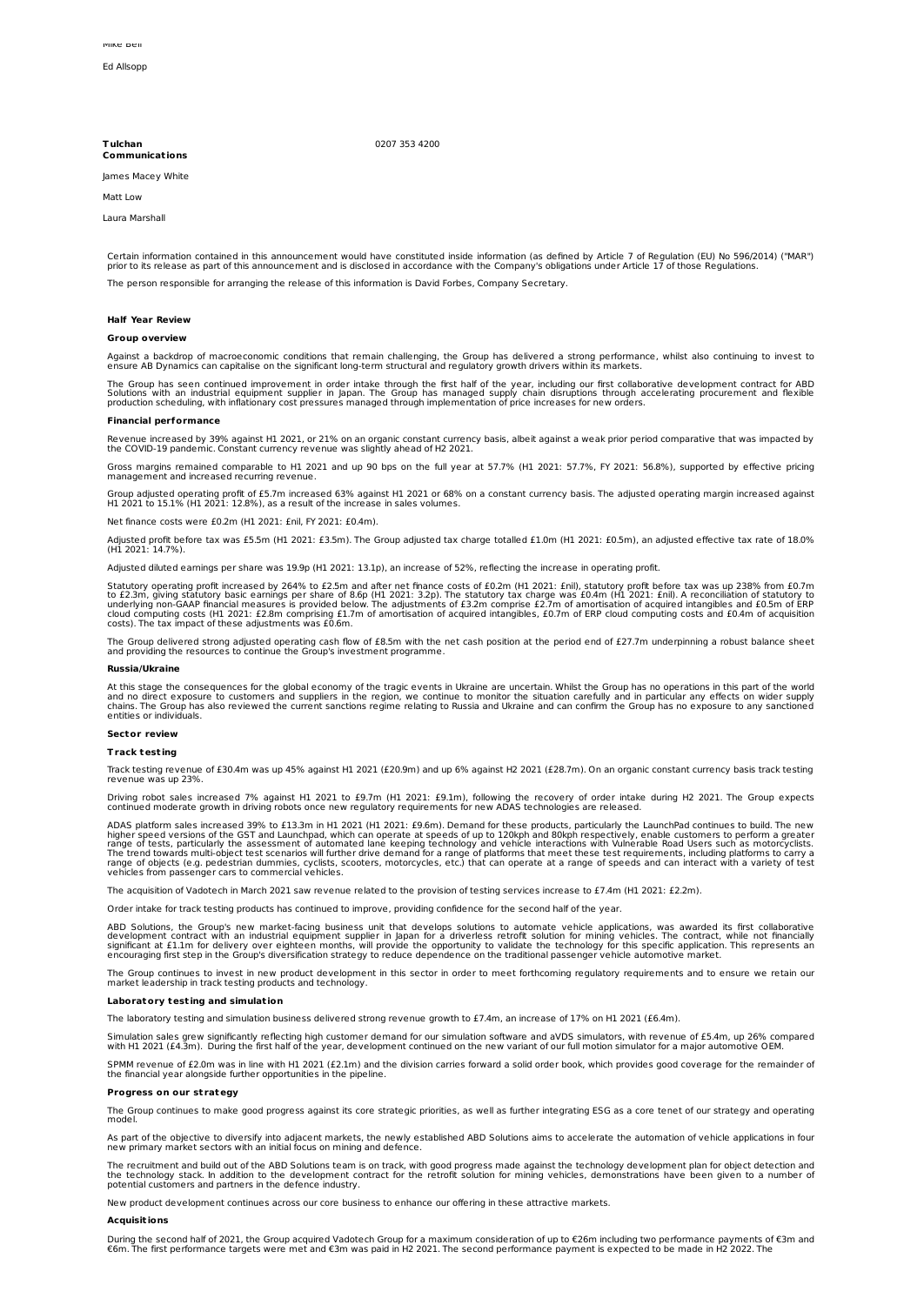acquisition provided a strategically important footprint in the Asia Pacific region, allowing the introduction of our new divisional operating hub in Singapore.<br>Vadotech Group has performed well since acquisition and in li

Acquisitions have and will continue to be a significant part of our overall strategy and we have a promising pipeline of potential acquisition opportunities.

## **Alternat ive performance measures**

In the analysis of the Group's financial performance and position, operating results and cash flows, alternative performance measures are presented to provide<br>readers with additional information. The principal measures pre

The interim report includes both statutory and adjusted non-GAAP financial measures, the latter of which the Directors believe better reflect the underlying<br>performance of the business and provide a more meaningful compari understanding of the performance for the year and the comparability between the periods.

We provide comparatives alongside all current period figures. The term 'adjusted' is not defined under IFRS and may not be comparable with similarly titled<br>measures used by other companies. All profit and earnings per shar

A reconciliation of adjusted measures to statutory measures is provided below:

| H1 2022                                  |          |                       | H1 2021 |          |              |            |
|------------------------------------------|----------|-----------------------|---------|----------|--------------|------------|
|                                          | Adjusted | Adjustments Statutory |         | Adjusted | Adjustments* | Statutory* |
|                                          |          |                       |         |          |              |            |
| EBITDA (£m)                              | 7.3      | (0.5)                 | 6.8     | 4.6      | (1.1)        | 3.5        |
| Operating profit<br>(f.m)                | 5.7      | (3.2)                 | 2.5     | 3.5      | (2.8)        | 0.7        |
| Operating<br>margin (%)                  | 15.1     | (8.5)                 | 6.6     | 12.8     | (10.3)       | 2.5        |
| Profit before tax<br>(f.m)               | 5.5      | (3.2)                 | 2.3     | 3.5      | (2.8)        | 0.7        |
| Tax expense<br>(f.m)                     | (1.0)    | 0.6                   | (0.4)   | (0.5)    | 0.5          | ٠          |
| Profit after tax<br>(f.m)                | 4.5      | (2.6)                 | 1.9     | 3.0      | (2.3)        | 0.7        |
| Diluted earnings<br>per share<br>(pence) | 19.9     | (11.4)                | 8.5     | 13.1     | (9.9)        | 3.2        |

The adjustments to operating profit comprise:

|                                      | H1 2022 H1 2021* |     |
|--------------------------------------|------------------|-----|
|                                      | £m               | £m  |
| Amortisation of acquired intangibles | 2.7              | 1.7 |
| ERP cloud computing costs            | 0.5              | 0.7 |
| Acquisition related costs            | $\blacksquare$   | 0.4 |
| Adjustments                          | 3.2              | 2.8 |

\* The prior year comparative has been restated to reflect the write off of previously capitalised ERP development costs on adoption of the IFRIC update on cloud computing arrangements.

### **Research and development**

While research and development forms a significant part of the Group's activities, a significant proportion relates to specific customer programmes which are included in the cost of the product. Development costs of £0.1m (H1 2021: £0.6m) have been capitalised in relation to projects for which there are a number of near-term sales opportunities. Other research and development costs, all of which have been expensed to the profit and loss account as incurred, total £0.1m (H1 2021: £0.2m).

#### **Foreign currency exposure**

The Group faces currency exposure on its foreign currency transactions and with significant overseas operations, also has exposure to foreign currency translation risk.

The Group maintains a natural hedge whenever possible to transactional exposure by matching the cash inflows and outflows in the respective currencies.

There was no material difference between the reported profit for the year and that calculated on a constant currency basis as the impact of the strengthening US dollar was offset by the weakening Euro.

## **Dividends**

The Board has declared an interim dividend of 1.76p per ordinary share (H1 2021: 1.6p) which will be paid on 20 May 2022 to shareholders on the register on 6<br>May 2022. A final dividend of 3.24p per share was paid in respe

#### **Summary and Out look**

The Group has delivered a strong financial and operational performance in the first half of the year, with continued momentum in our key markets and progress against our strategic objectives.

Against the backdrop of challenges in relation to supply chain disruption and inflationary pressures, the Group has, to date, successfully mitigated these effects<br>and continued to invest in all areas of the business, suppo

Whilst mindful of ongoing geopolitical uncertainty and the risk of further logistics disruption and inflation, given the improvement in order intake, the Board now<br>expects the financial results for the year to be slightly

Our market drivers remain strong. Against that background and based on the recent track record of improved demand and continued strategic investment, the<br>Board is confident of delivering progress during the second half of

# **Directors' Responsibility Statement**

The Directors confirm that this condensed consolidated half year financial information has been prepared in accordance with International Accounting Standard 34, 'Interim Financial Reporting' as adopted by the United Kingdom, and that the half year management report herein includes a fair review of the information required by DTR 4.2.7 and DTR 4.2.8, namely:

- 
- an indication of important events that have occurred during the first six months and their impact on the condensed consolidated half year financial<br>information, and a description of the principal risks and uncertainties f

By order of the Board Dr James Routh Chief Executive Officer 27 April 2022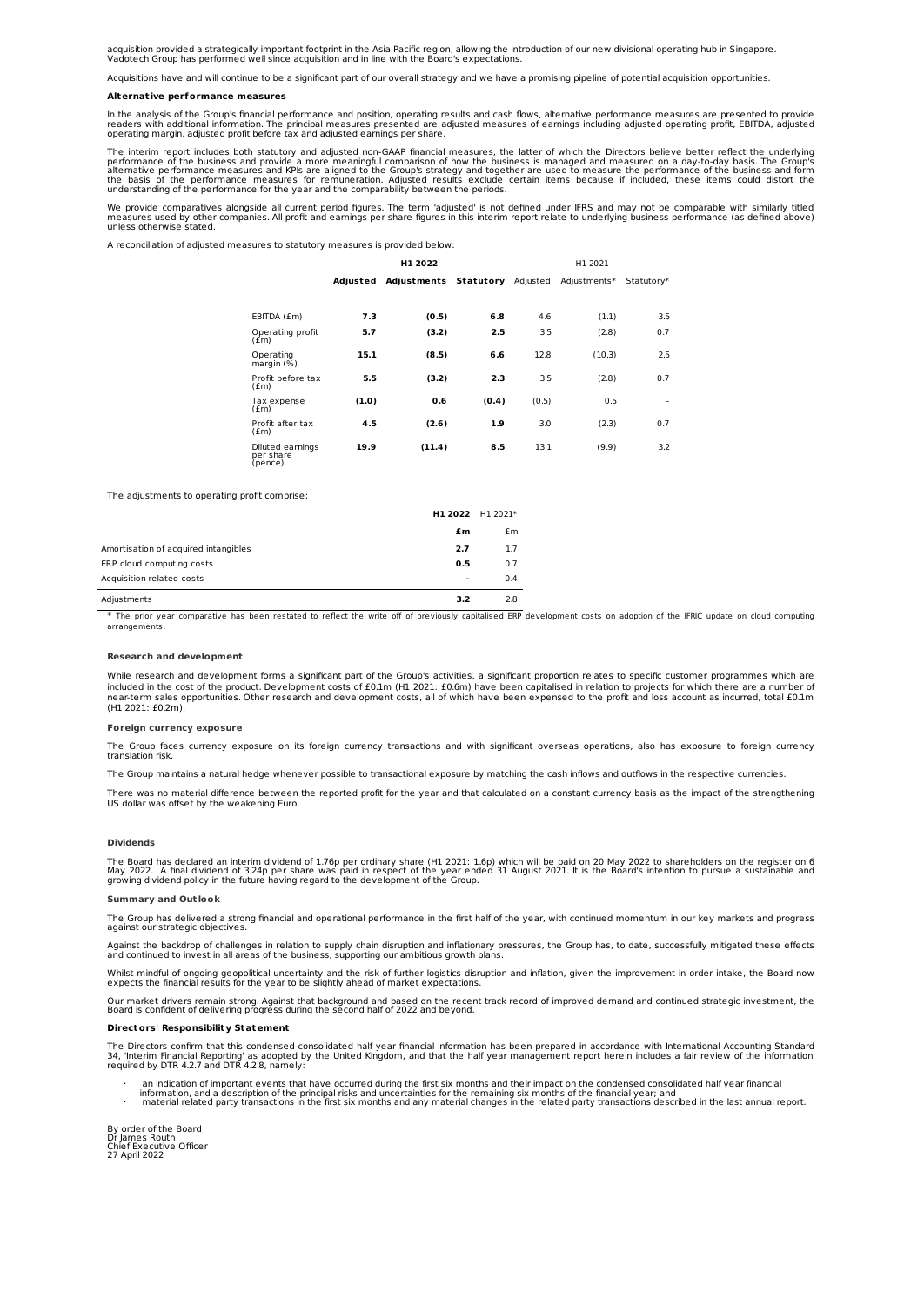for the six months ended 28 February 2022

|                                                                                                                                 |                | Unaudited 6 months ended 28<br>February 2022 |                                |                   | Unaudited 6 months ended 28<br>February<br>2021 |                          |                  | Audited Year ended 31 August<br>2021 |                          |                    |
|---------------------------------------------------------------------------------------------------------------------------------|----------------|----------------------------------------------|--------------------------------|-------------------|-------------------------------------------------|--------------------------|------------------|--------------------------------------|--------------------------|--------------------|
|                                                                                                                                 |                |                                              | Adjusted Adjustments Statutory |                   | Adjusted                                        | Adjustments              | Statutory        |                                      | Adjusted Adjustments     | Statutory          |
|                                                                                                                                 |                |                                              |                                |                   |                                                 | $(Restate d)*$           | (Restated)*      |                                      |                          |                    |
|                                                                                                                                 | Note           | £'000                                        | £'000                          | £'000             | £'000                                           | £'000                    | £'000            | £'000                                | £'000                    | £'000              |
| Revenue                                                                                                                         | $\overline{2}$ | 37,826                                       | ٠                              | 37,826            | 27,280                                          | ÷                        | 27,280           | 65,380                               | $\overline{a}$           | 65,380             |
| Cost of sales                                                                                                                   |                | (16, 011)                                    | $\overline{\phantom{a}}$       | (16, 011)         | (11, 552)                                       | $\overline{a}$           | (11, 552)        | (28, 269)                            | $\overline{\phantom{a}}$ | (28, 269)          |
| Gross profit                                                                                                                    |                | 21.815                                       | $\blacksquare$                 | 21,815            | 15.728                                          | $\sim$                   | 15.728           | 37.111                               | $\overline{\phantom{a}}$ | 37,111             |
| General and<br>administrative expenses                                                                                          |                | (16, 102)                                    | (3,214)                        | (19, 316)         | (12, 231)                                       | (2,810)                  | (15, 041)        | (26, 288)                            | (6,630)                  | (32, 918)          |
| Operating profit                                                                                                                |                | 5,713                                        | (3,214)                        | 2,499             | 3,497                                           | (2,810)                  | 687              | 10,823                               | (6,630)                  | 4,193              |
| Operating profit is<br>analysed as:<br>Before depreciation and<br>amortis ation<br>Depreciation and<br>amortis ation            |                | 7,313<br>(1,600)                             | (480)<br>(2,734)               | 6,833<br>(4, 334) | 4,598<br>(1, 101)                               | (1, 132)<br>(1,678)      | 3,466<br>(2,779) | 13,500<br>(2,677)                    | (2, 198)<br>(4, 432)     | 11,302<br>(7, 109) |
| Operating profit                                                                                                                |                | 5,713                                        | (3,214)                        | 2,499             | 3,497                                           | (2,810)                  | 687              | 10,823                               | (6,630)                  | 4,193              |
| Finance income                                                                                                                  |                | 131                                          | ٠                              | 131               | 21                                              | $\overline{\phantom{a}}$ | 21               | 15                                   |                          | 15                 |
| Finance expense                                                                                                                 |                | (86)                                         | $\overline{a}$                 | (86)              | (18)                                            | ä,                       | (18)             | (91)                                 |                          | (91)               |
| Other finance expense                                                                                                           |                | (215)                                        | $\overline{a}$                 | (215)             | ä,                                              | ÷.                       | $\sim$           | (332)                                |                          | (332)              |
| Profit before tax                                                                                                               |                | 5,543                                        | (3, 214)                       | 2,329             | 3,500                                           | (2,810)                  | 690              | 10.415                               | (6,630)                  | 3,785              |
| Tax expense                                                                                                                     |                | (999)                                        | 606                            | (393)             | (515)                                           | 555                      | 40               | (1,895)                              | 1,095                    | (800)              |
| Profit for the period                                                                                                           |                | 4.544                                        | (2,608)                        | 1,936             | 2,985                                           | (2,255)                  | 730              | 8.520                                | (5, 535)                 | 2,985              |
| Other comprehensive<br>income/(loss)<br>Items that may be reclassified to<br>consolidated income statement:<br>Cash flow hedges |                | 30                                           |                                | 30                | ä,                                              |                          | $\sim$           | (31)                                 |                          | (31)               |
| Exchange gain/(loss) on foreign currency                                                                                        |                | 132                                          | $\overline{\phantom{a}}$       | 132               | (948)                                           | $\overline{a}$           | (948)            | (614)                                | $\bar{\phantom{a}}$      | (614)              |
| net investments<br>Total comprehensive income/(loss)<br>for the year                                                            |                | 4,706                                        | (2,608)                        | 2,098             | 2,037                                           | (2,255)                  | (218)            | 7,875                                | (5,535)                  | 2,340              |
| Earnings per share - basic<br>5<br>(pence)                                                                                      |                | 20.1                                         | (11.5)                         | 8.6               | 13.2                                            | (10.0)                   | 3.2              | 37.7                                 | (24.5)                   | 13.2               |
| Earnings per share - diluted<br>5<br>(pence)                                                                                    |                | 19.9                                         | (11.4)                         | 8.5               | 13.1                                            | (9.9)                    | 3.2              | 37.4                                 | (24.3)                   | 13.1               |

\* The prior year comparative has been restated to reflect the write off of previously capitalised ERP development costs on adoption of the IFRIC update on cloud computing arrangements (see note 3).

# **AB Dynamics plc Unaudited consolidated statement of financial posit ion**

as at 28 February 2022

|                               |             | <b>Unaudited</b> | Unaudited   | Audited   |
|-------------------------------|-------------|------------------|-------------|-----------|
|                               |             | 28               | 28 February | 31 August |
|                               |             | February         | 2021        | 2021      |
|                               |             | 2022             | (Restated)* |           |
|                               |             |                  | £'000       | £'000     |
|                               |             | £'000            |             |           |
| <b>ASSETS</b>                 | <b>Note</b> |                  |             |           |
| Non-current assets            |             |                  |             |           |
| Goodwill                      |             | 22,269           | 15,821      | 22,221    |
| Acquired intangible assets    |             | 25.304           | 15,719      | 28,282    |
| Other intangible assets       |             | 1.618            | 1.078       | 1,577     |
| Property, plant and equipment |             | 25,210           | 26.845      | 25,815    |
| Right-of-use assets           |             | 1.020            | 466         | 913       |
|                               |             | 75,421           | 59,929      | 78,808    |
|                               |             |                  |             |           |
| <b>Current assets</b>         |             |                  |             |           |
| Inventories                   |             | 9,535            | 9,090       | 6,771     |
| Trade and other receivables   |             | 17,641           | 14,466      | 15,500    |
| Contract assets               |             | 3,728            | 1,613       | 4,269     |
| Taxation                      |             | 815              | 1,119       | 1,443     |
| Cash and cash equivalents     | 7           | 28,772           | 34,084      | 23,282    |
|                               |             | 60,491           | 60,372      | 51,265    |
| Assets held for sale          |             | 1,893            |             | 1,893     |

**LIABILITIES Current liabilit ies**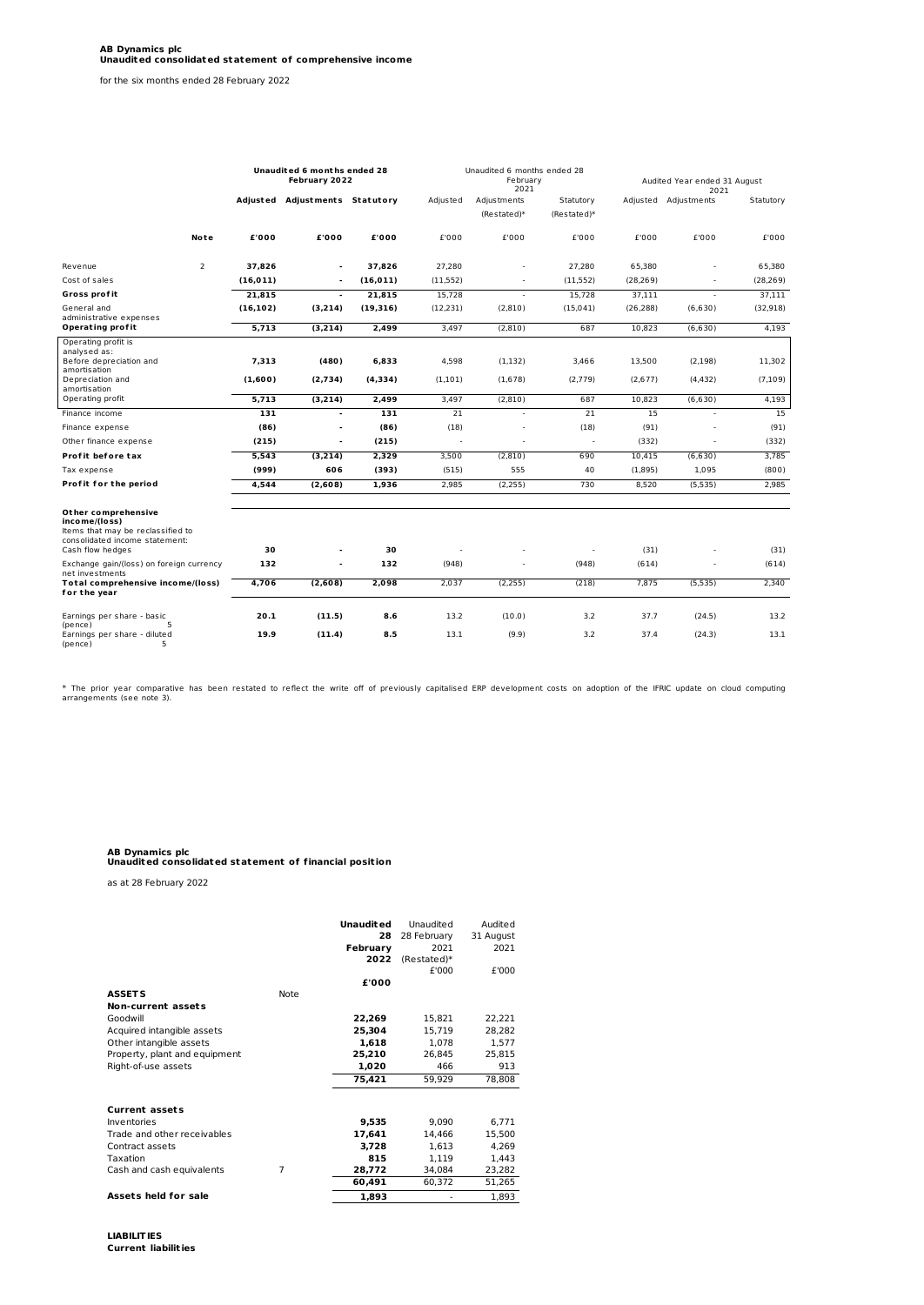| Borrowings<br>Trade and other payables |   | 10.607  | 10, 392 | 10.933  |
|----------------------------------------|---|---------|---------|---------|
| Contract liabilities                   |   | 8,184   | 3,885   | 3.568   |
| Derivative financial instruments       |   | 1       |         | 31      |
| Short-term lease liabilities           | 7 | 556     | 246     | 456     |
| Deferred consideration                 |   | 5,016   |         | 4,929   |
|                                        |   | 24.364  | 15.588  | 19.917  |
|                                        |   |         |         |         |
| Non-current liabilities                |   |         |         |         |
| Deferred tax liabilities               |   | 6,464   | 2,927   | 6,552   |
| Long-term lease liabilities            | 7 | 511     | 237     | 511     |
|                                        |   | 6.975   | 3.164   | 7,063   |
| Net assets                             |   | 106,466 | 101,549 | 104.986 |
|                                        |   |         |         |         |
| Shareholders' equity                   |   |         |         |         |
| Share capital                          |   | 226     | 230     | 226     |
| Share premium                          |   | 62,210  | 61.785  | 62,210  |
| Other reserves                         | 8 | (2.177) | (2.642) | (2,339) |
| Retained earnings                      |   | 46,207  | 42,176  | 44,889  |
| Total equity                           |   | 106.466 | 101.549 | 104.986 |

\* The prior year comparative has been restated to reflect the write off of previously capitalised ERP development costs on adoption of the IFRIC update on cloud computing arrangements (see note 3).

# **AB Dynamics plc Unaudited consolidated statement of changes in equity**

for the six months ended 28 February 2022

|                                             | Share<br>capital<br>£'000 | Share<br>premium<br>£'000 | Other<br>reserves<br>£'000 | Retained<br>earnings<br>£'000 | Total<br>equity<br>£'000 |
|---------------------------------------------|---------------------------|---------------------------|----------------------------|-------------------------------|--------------------------|
| At 1 September<br>2021                      | 226                       | 62,210                    | (2,339)                    | 44,889                        | 104,986                  |
| Share based payments<br>Total comprehensive |                           |                           |                            | 570                           | 570                      |
| income<br>Deferred tax on share             |                           |                           | 162                        | 1,936                         | 2,098                    |
| based payments<br>Dividend paid             |                           |                           |                            | (455)<br>(733)                | (455)<br>(733)           |
| At 28 February 2022                         | 226                       | 62,210                    | (2, 177)                   | 46,207                        | 106,466                  |
|                                             |                           |                           |                            |                               |                          |
| At 1 September<br>2020                      | 226                       | 61,736                    | (1,694)                    | 41,956*                       | 102,224*                 |
| Share based payments                        |                           |                           |                            | 570                           | 570                      |
| Total comprehensive<br>income               |                           |                           | (948)                      | 730*                          | $(218)*$                 |
| Deferred tax on share<br>based payments     |                           |                           |                            | (86)                          | (86)                     |
| Dividend paid<br>Issue of shares            | 4                         | 49                        |                            | (994)                         | (994)<br>53              |
| At 28 February 2021                         | 230                       | 61,785                    | (2,642)                    | 42,176*                       | 101,549*                 |
|                                             |                           |                           |                            |                               |                          |
| At 1 September<br>2020                      | 226                       | 61,736                    | (1,694)                    | 41,956                        | 102,224                  |
| Share based payments                        |                           |                           |                            | 1,139                         | 1,139                    |
| Total comprehensive<br>income               |                           |                           | (645)                      | 2,985                         | 2,340                    |
| Deferred tax on share<br>based payments     |                           |                           |                            | 165                           | 165                      |
| Dividend paid                               |                           |                           |                            | (1, 356)                      | (1, 356)                 |
| Issue of shares<br>At 31 August 2021        | 226                       | 474<br>62,210             | (2, 339)                   | 44,889                        | 474<br>104,986           |

\* The prior year comparative has been restated to reflect the write off of previously capitalised ERP development costs on adoption of the IFRIC update on cloud computing arrangements.

**AB Dynamics plc Unaudited consolidated cash flow statement**

for the six months ended 28 February 2022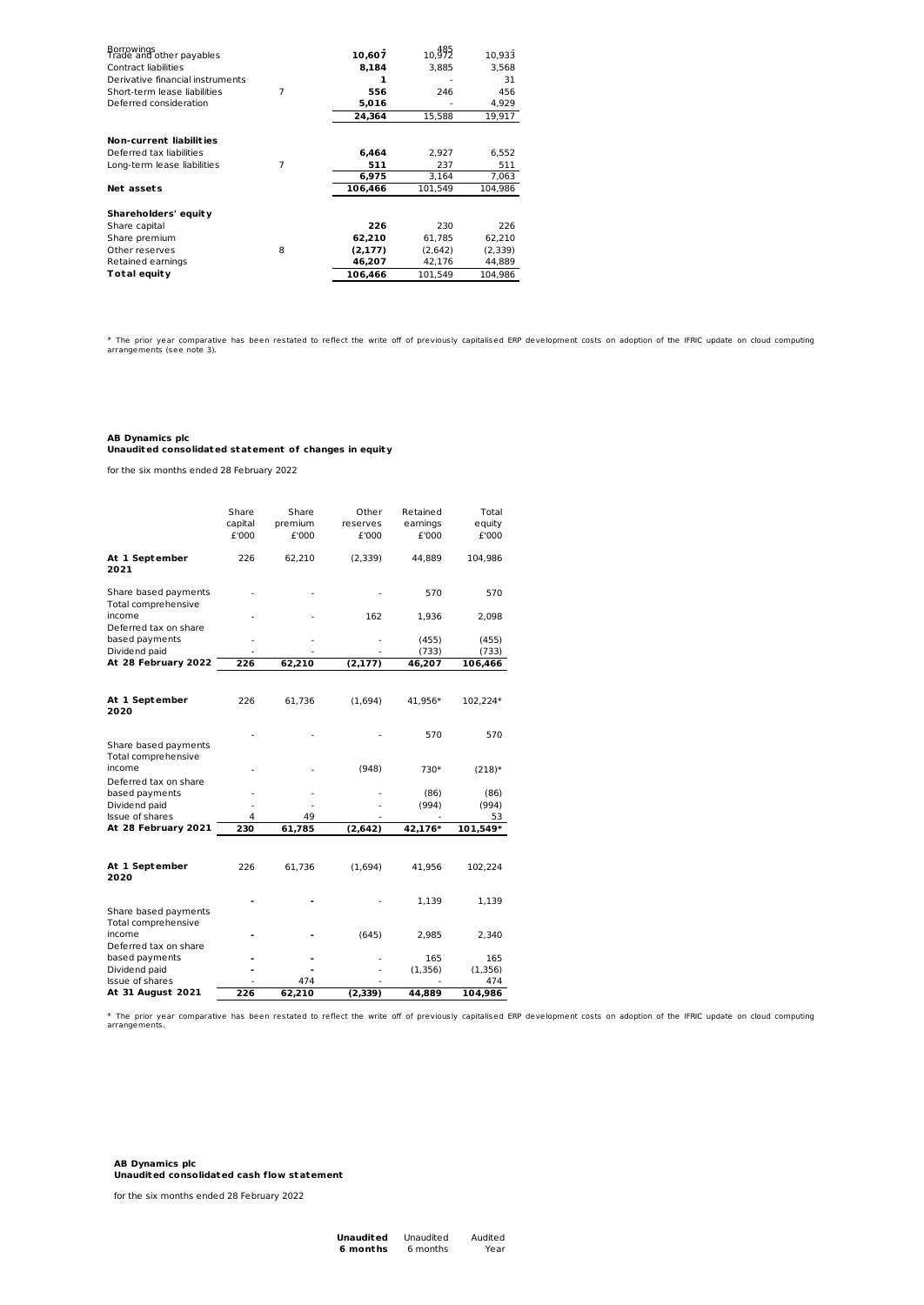|                                                             | ended    | ended        | ended     |
|-------------------------------------------------------------|----------|--------------|-----------|
|                                                             | 28       | 28           | 31 August |
|                                                             | Februarv | February     | 2021      |
|                                                             | 2022     | 2021         |           |
|                                                             | £'000    | (Restated) o | £'000     |
| Profit before tax                                           | 2,329    | 690          | 3.785     |
|                                                             |          |              |           |
| Depreciation and amortisation                               | 4,334    | 2.779        | 7.109     |
| Net finance expense/(income)                                | 170      | (3)          | 408       |
| Acquisition costs                                           |          | ä,           | 304       |
| Share based payments                                        | 570      | 570          | 1,240     |
| Operating cash flows before changes in                      |          |              |           |
| working capital                                             | 7,403    | 4,036        | 12,846    |
| (Increase)/decrease in inventories                          | (2,764)  | 90           | 2,409     |
| Increase in trade and other receivables                     | (1,600)  | (298)        | (3, 913)  |
| Increase in trade and other payables                        | 4,954    | 3,285        | 2,956     |
| <b>Cash flows from operations</b>                           | 7,993    | 7,113        | 14,298    |
| Cash impact of adjusting items                              | 480      | 868          | 1,663     |
| Adjusted cash flow from operations                          | 8.473    | 7,981        | 15.961    |
| Interest received                                           | 131      | 21           | 15        |
| Finance costs paid                                          | (46)     | (113)        | (154)     |
| Income tax (paid)/received                                  | (707)    | 1,570        | 1,062     |
| Net cash flows from operating                               | 7,371    | 8,591        | 15,221    |
| act ivit ies                                                |          |              |           |
| Cash flows used in investing activities                     |          |              |           |
| Acquisition of businesses                                   |          | (560)        | (14, 329) |
| Purchase of property, plant and equipment                   | (554)    | (3, 363)     | (5, 536)  |
| Capitalised development costs and purchased                 |          |              |           |
| software                                                    | (138)    | (589)        | (1, 104)  |
| Net cash used in investing activities                       | (692)    | (4.512)      | (20.969)  |
| Cash flows (used in)/generated from<br>financing activities |          |              |           |
|                                                             |          |              |           |
| Movements in loans                                          |          | (20)         | (493)     |
| Maturity of fixed term deposits                             |          | 5,000        | 5,000     |
| Dividends paid                                              | (733)    | (994)        | (1,356)   |
| Proceeds from issue of share capital                        |          | 53           | 474       |
| Repayment of lease liabilities                              | (423)    | (249)        | (656)     |
| Net cash flow (used in)/generated from                      |          |              |           |
| financing activities                                        | (1, 156) | 3,790        | 2,969     |
| Net increase/(decrease) in cash and                         |          |              |           |
| cash equivalents                                            | 5,523    | 7,869        | (2,779)   |
| Cash and cash equivalents at beginning of the               |          |              |           |
| period                                                      | 23,282   | 26,183       | 26,183    |
| Effect of exchange rates on cash and cash                   |          |              |           |
| equivalents                                                 | (33)     | 32           | (122)     |
| Cash and cash equivalents at end of<br>period               | 28,772   | 34.084       | 23.282    |
|                                                             |          |              |           |

\* The prior year comparative has been restated to reflect the write off of previously capitalised ERP development costs on adoption of the IFRIC update on cloud computing arrangements.

# **AB Dynamics plc Notes to t he unaudited interim report**

for the six months ended 28 February 2022

# **1. Basis of preparat ion**

The Company is a public limited company limited by shares and incorporated under the UK Companies Act. The Company is domiciled in the United Kingdom and the registered office and principal place of business is Middleton Drive, Bradford on Avon, Wiltshire, BA15 1GB.

The principal activity is the specialised area of design, manufacture and supply of advanced testing, simulation and measurement products to the global transport market.

The annual financial statements of the Group are prepared in accordance with International Financial Reporting Standards as adopted for use by the UK in<br>conformity with the requirements of the Companies Act 2006. A copy of Registrar of Companies. The auditor's report on those accounts was unqualified and did not contain any statements under section 498(2) or (3) of the<br>Companies Act 2006.

The same accounting policies, presentation and methods of computation have been followed in this unaudited interim financial information as those which were<br>applied in the preparation of the Group's annual financial statem

Certain new standards, amendments to standards and interpretations are not yet effective for the year ended 31 August 2022 and have therefore not been applied in preparing this interim financial information.

The interim accounts are unaudited and do not constitute statutory accounts as defined in Section 434 of the Companies Act 2006.

#### Going concern basis of accounting

The Directors have assessed the principal risks discussed in note 9, including by modelling a number of severe but plausible downside economic scenarios,<br>whereby the Group experiences:

- 
- · A reduction in demand of 25% · A 10% increase in operating costs from supply chain disruption · An increase in cash collection cycle

With £27.7m of net cash at 28 February 2022 and availability of a revolving credit facility of £15m, in this severe downside scenario, the Group has sufficient<br>headroom to be able to continue to operate for the foreseeable

The interim financial information for the six months ended 28 February 2022 was approved by the Board on 27 April 2022.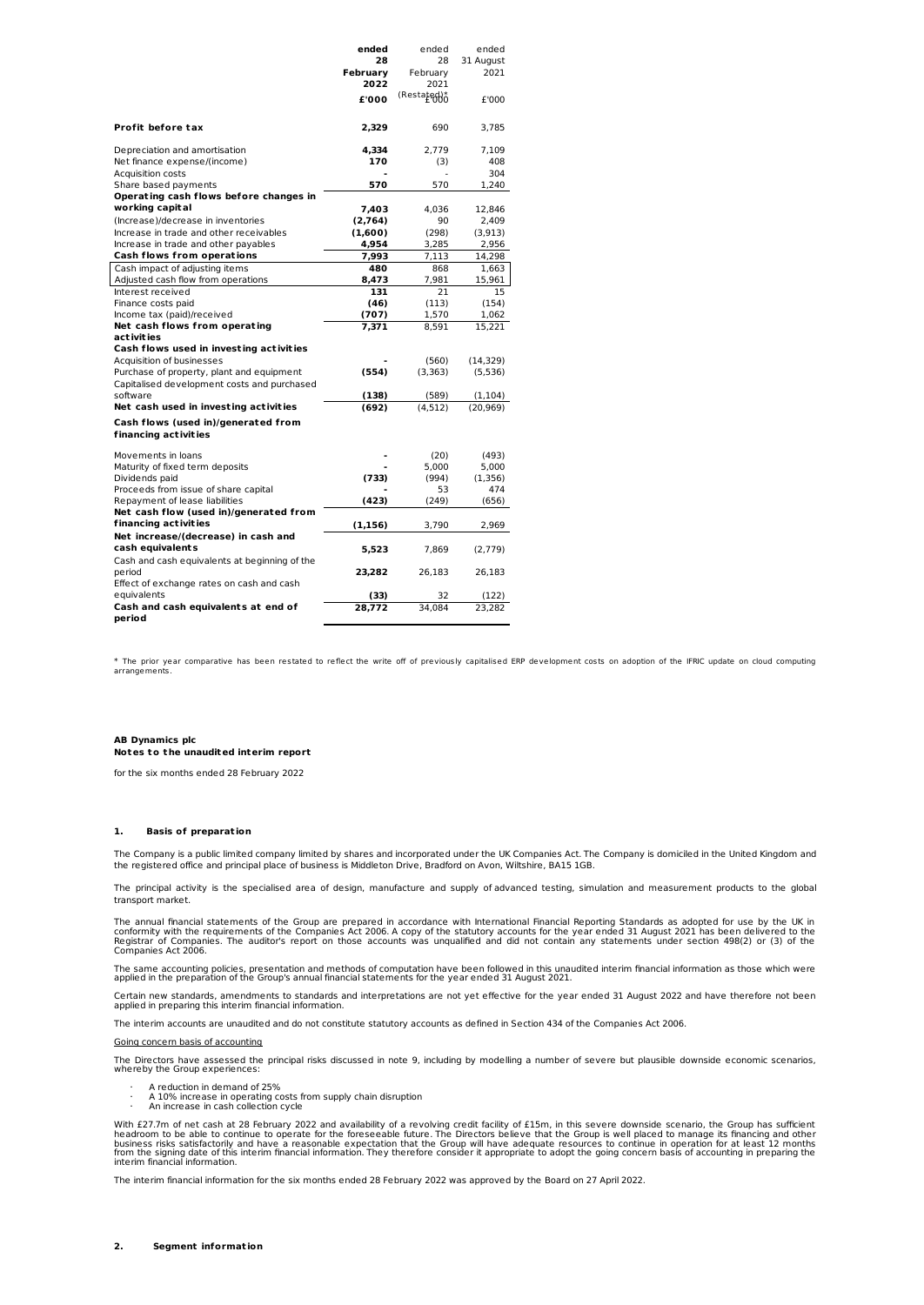Revenues attributable to individual foreign countries are as follows:

|                                        | Unaudited<br>6 months<br>ended<br>28 | Unaudited<br>6 months<br>ended<br>28 | Audited<br>Year<br>ended<br>31 |
|----------------------------------------|--------------------------------------|--------------------------------------|--------------------------------|
|                                        | February<br>2022<br>£'000            | February<br>2021<br>£'000            | August<br>2021<br>£'000        |
| United Kingdom                         | 2,780                                | 3.191                                | 4.449                          |
| Rest of Europe                         | 6.772                                | 4.763                                | 11,352                         |
| North America                          | 10.105                               | 8.963                                | 15.884                         |
| Asia Pacific                           | 17.501                               | 9.668                                | 32.717                         |
| Rest of the World                      | 668                                  | 695                                  | 978                            |
|                                        | 37.826                               | 27.280                               | 65.380                         |
| Revenues are disaggregated as follows: |                                      |                                      |                                |
| Track testing                          | 30.420                               | 20.937                               | 49.680                         |
| Laboratory testing and simulation      | 7.406                                | 6.343                                | 15,700                         |
|                                        | 37.826                               | 27.280                               | 65.380                         |

#### **3. Alternat ive Performance measures**

In the analysis of the Group's financial performance and position, operating results and cash flows, alternative performance measures are presented to provide<br>readers with additional information. The principal measures pre

The interim financial information includes both statutory and adjusted non-GAAP financial measures, the latter of which the Directors believe better reflect the<br>underlying performance of the business and provide a more mea

We provide comparatives alongside all current year figures. The term 'adjusted' is not defined under IFRS and may not be comparable with similarly titled<br>measures used by other companies. All profit and earnings per share

A summary of the items which reconcile statutory to adjusted measures is included below:

|                                                                                            | Unaudit ed<br>6 months<br>ended<br>28 February<br>2022 | Unaudited<br>6 months<br>ended<br>28 February<br>2021<br>(Restated)* | Audited<br>Year<br>ended<br>31<br>August<br>2021 |
|--------------------------------------------------------------------------------------------|--------------------------------------------------------|----------------------------------------------------------------------|--------------------------------------------------|
|                                                                                            | £'000                                                  | £'000                                                                | £'000                                            |
| Amortisation of acquired intangibles<br>ERP development costs<br>Acquisition related costs | 2,734<br>480                                           | 1.678<br>668<br>464                                                  | 4,432<br>1,358<br>840                            |
|                                                                                            | 3,214                                                  | 2.810                                                                | 6.630                                            |

\* The prior year comparative has been restated to reflect the write off of previously capitalised ERP development costs on adoption of the IFRIC update on cloud computing arrangemen

Amortisation of acquired intangibles<br>The amortisation relates to the acquisition of Vadotech Group on 3 March 2021 and the businesses acquired in 2019, DRI and rFpro.

ERP Development costs<br>During April 2021 the IFRS Interpretations Committee finalised its agenda decision regarding configuration and customisation costs in Cloud Computing<br>Arrangements (Software as a Service (SaaS)) under

Acquisition related costs<br>The prior year costs relate to the acquisition of the Vadotech Group as well as staff retention payments to the employees of rFpro.

#### **4. Tax**

The statutory effective tax rate for the period is a charge of 16.9% (H1 2021: tax credit of 6%), the difference from the prior period reflecting the availability of<br>additional R&D credits and an increased patent box deduc

The adjusted effective tax rate, adjusting both the tax charge and the profit before taxation is 18.0% (H1 2021: 14.7%).

### **5. Earnings per share**

The calculation of earnings per share is based on the following earnings and number of shares:

|                                                                                                                                                 | Unaudit ed<br>6 months<br>ended<br>28 February<br>2022 | Unaudited<br>6 months<br>ended<br>28 February<br>2021<br>(Restated)* | Audited<br>Year<br>ended<br>31 August<br>2021 |
|-------------------------------------------------------------------------------------------------------------------------------------------------|--------------------------------------------------------|----------------------------------------------------------------------|-----------------------------------------------|
| Profit after tax attributable to owners of the<br>Company (£'000)<br>Adjusted profit after tax attributable to owners<br>of the Company (£'000) | 1,936<br>4,544                                         | 730<br>2,985                                                         | 2,985<br>8,520                                |
| Weighted average number of shares<br>(000)<br><b>Basic</b>                                                                                      | 22,624                                                 | 22,583                                                               | 22,602                                        |
| Diluted<br>Earnings per share (pence)<br>Basic                                                                                                  | 22.834<br>8.6                                          | 22.781<br>3.2                                                        | 22.782<br>13.2                                |
| Diluted<br>Adjusted basic<br>Adjusted diluted                                                                                                   | 8.5<br>20.1<br>19.9                                    | 3.2<br>13.2<br>13.1                                                  | 13.1<br>37.7<br>37.4                          |

\* The prior year comparative has been restated to reflect the write off of previously capitalised ERP development costs on adoption of the IFRIC update on cloud computing